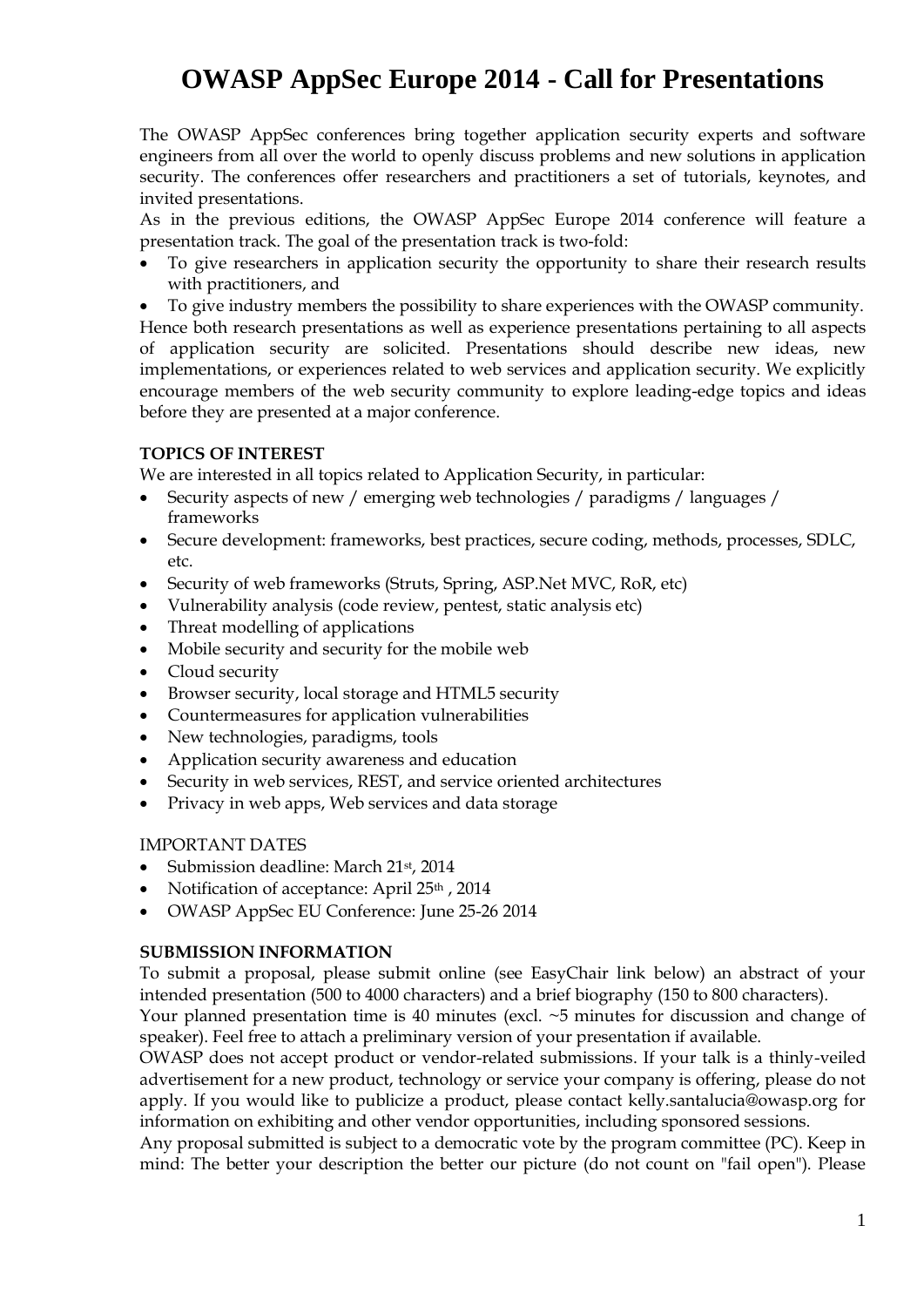# **OWASP AppSec Europe 2014 - Call for Presentations**

review your document for any mistakes prior to submission, as after approval by the PC, we take your abstract and publish it "as is" in our program.

- Submissions are due by March 21st, 2014, 23:59 GMT.
- All submissions should be sent in Adobe Portable Document Format (pdf) via EasyChair [\(https://www.easychair.org/conferences/?conf=appseceu2014\)](https://www.easychair.org/conferences/?conf=appseceu2014)
- Please select the Presentations Track for your paper, once you have registered.

#### **SELECTION CRITERIA**

The Review/Selection Committee will review all abstracts that have been submitted on time *(and in the specified format)*. This will take place by March 21st, 2014.

The submissions will be rated on a one to five scale by each of the reviewers on the following criteria:

- 1. **Concept:** This is the basic idea of your submission. Is it interesting? Is it relevant? Will it be beneficial for the community to hear? Does the speaker have a unique, fresh, and entertaining online and/or stage persona?
- 2. **Clarity / Quality of presentation:** Are the ideas conducive to present in front of an audience? Is the abstract articulate and specific? *Abstracts should be logical, well-structured and easy to understand. Abstracts should present complete information. This criterion addresses how well the specific research question(s) and objectives, methods used, primary results, etc. are explained, rather than the quality of the study*

*itself. A brief, clearly written abstract follows a logical order (e.g. aims, methods, results, followed by a clear interpretation of the results and any implications).*

- 3. **Correctness:** First, is the technical approach sound and well-chosen? Second, can one trust the claims of the paper – are they supported by proper proofs, or other argumentation?
- 4. **Depth:** Is the basic idea well considered and thought out? To what extent will the audience gain insight? Does this paper have enough substance, or would it benefit from more ideas or results?
- 5. **Takeaway / Innovative content / Originality / Uniqueness:** Is the attendee going to leave this session knowing something they didn't know when they walked in? Are they learning or being inspired? Has this talk or sort of talk been given at a recent AppSec event, or it is something that it is relatively untouched or has a new and interesting spin? Does the abstract present truly innovative ideas and creative solutions to new or known challenges within the industry? How original is the approach? Does this paper break new ground in topic, methodology, or content? Submissions showcasing cutting-edge ideas and approaches or containing significant new findings will be favoured.
- 6. **Relevance / contribution to the knowledge:** How significant is the work described? If the ideas are novel, will they also be useful or inspirational? If the results are sound, are they also important?

*This criterion addresses the importance of the research in terms of advancing the subject. Abstracts should help the conference contribute to the progression of the industry as a whole. Particular emphasis will be given to abstracts that provide useful outputs and practical advice & tools for the audience in their daily work.*

## **TERMS**

By your submission you agree to the OWASP Speaker Agreement [\(https://www.owasp.org/index.php/Speaker\\_Agreement\)](https://www.owasp.org/index.php/Speaker_Agreement). It requires that you use an OWASP presentation template. [\(https://www.owasp.org/images/7/76/OWASP\\_Presentation\\_Template.zip\)](https://www.owasp.org/images/7/76/OWASP_Presentation_Template.zip). You are welcome to include your company logo to the first and last slide. All presentation slides will be